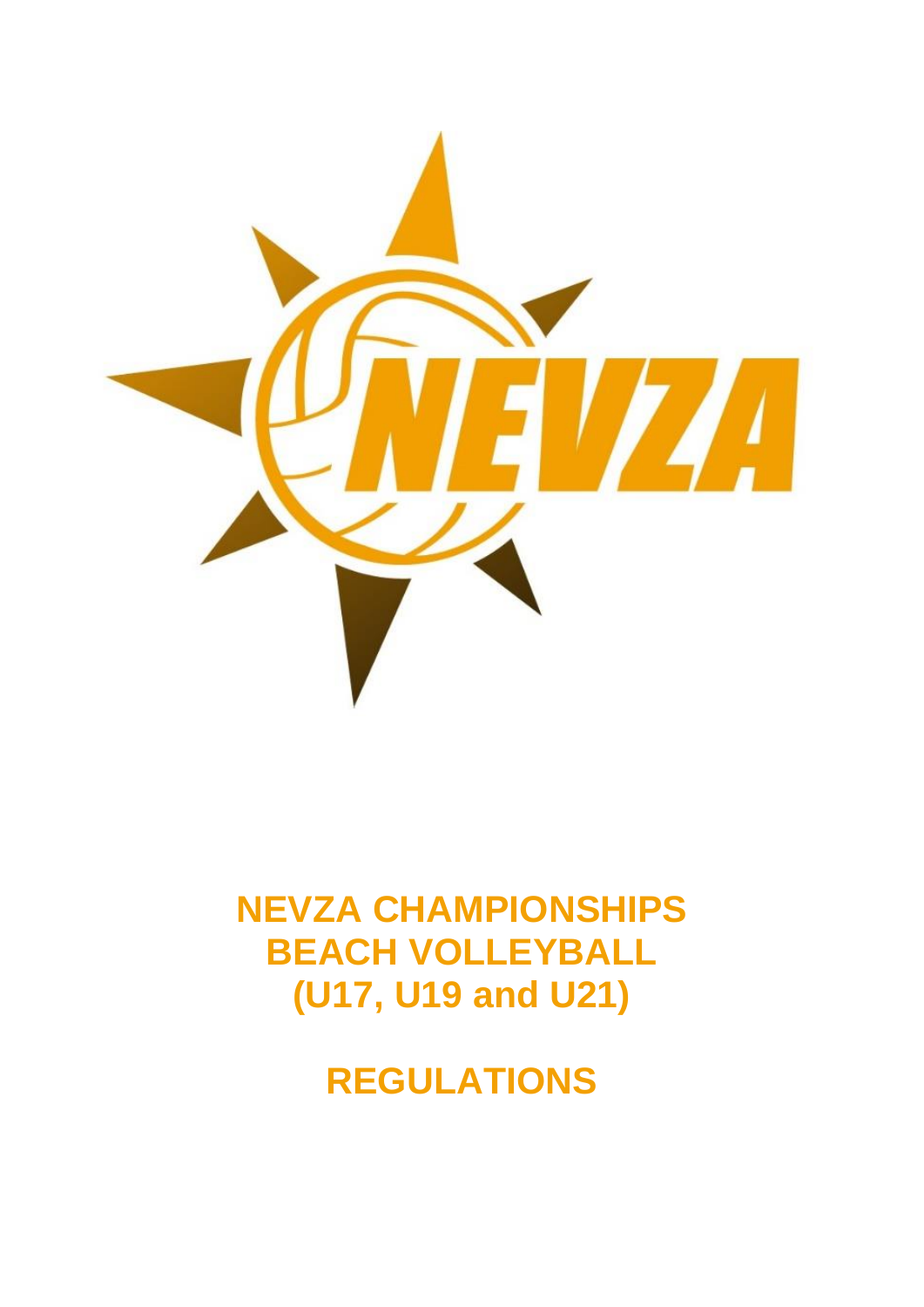



#### **Championships**

The NEVZA championships for U17, U19 and U21 junior men and women will be organised every year for the members of NEVZA only.

## **Technical Meeting**

A NEVZA Technical meeting will be held every year. The place and date of the Championships will be decided at this meeting.

## **Championship organizers**

The schedule for the upcoming championships is as follows:

| 2022 U17 | U <sub>19</sub> | U21 |
|----------|-----------------|-----|
| 2023 U17 | U <sub>19</sub> | U21 |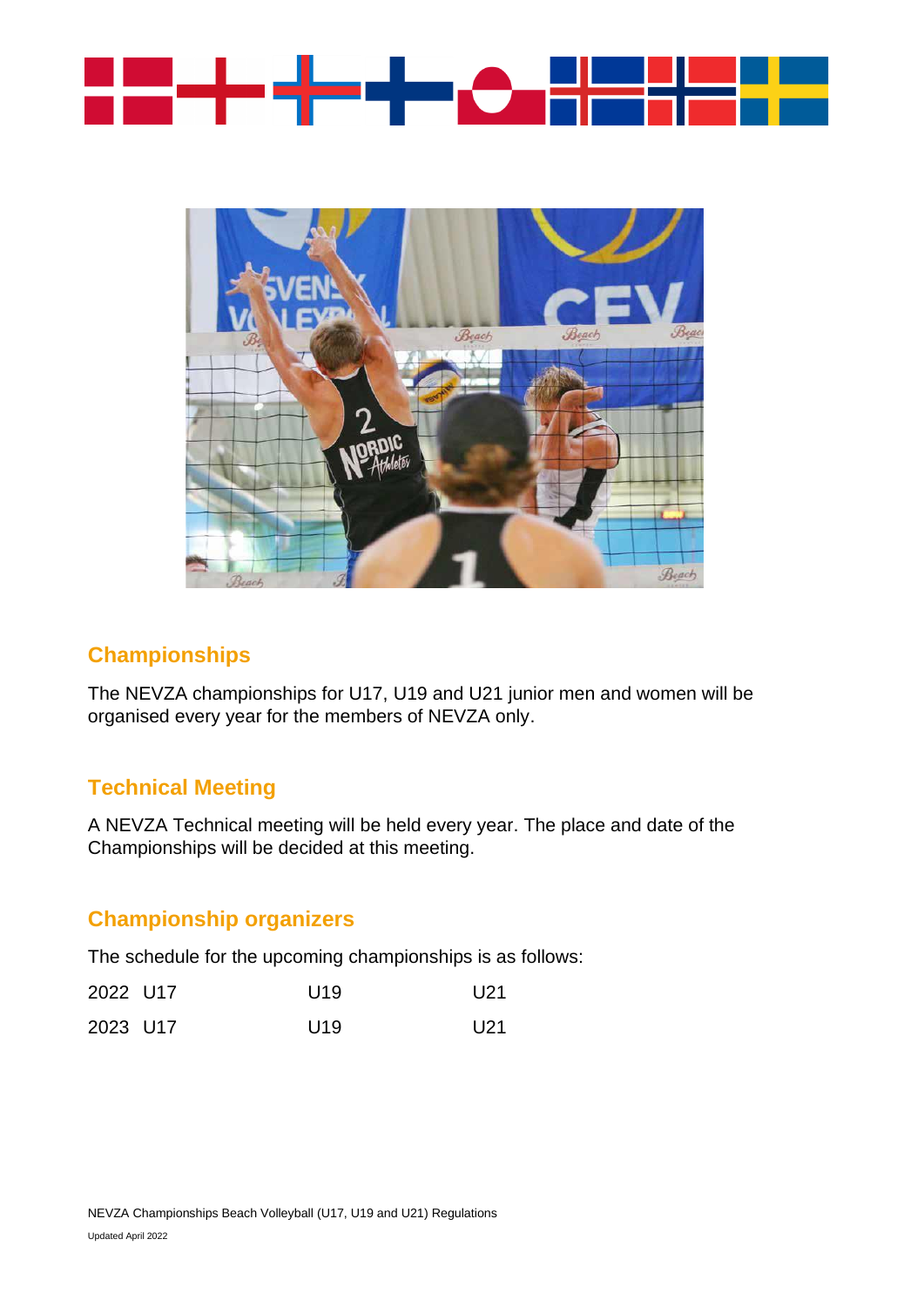

If a country cannot host the event, it is obliged to find a new host. This shall be decided at the NEVZA Technical Meeting the year before.

If a country wishes to arrange a championship for a particular reason e.g. a jubilee, it shall be possible to change the schedule if appropriate to do so and agreed by the existing hosts. This shall be decided at the NEVZA Technical Meeting minimum the year before.

The NEVZA General Assembly in 2022 will recommend organizers for the NEVZA Championships in 2023 and 2024 based on recommendations from the Technical Meeting.

#### **Championship dates**

NEVZA Championships for U17, U19 and U21 junior men and women will in principal be organised in the summer. Changes regarding the timings of the championships must be presented by the organising country at the NEVZA Technical meeting. A majority vote will then decide.



## **Hosting**

NEVZA championships will be organised if there are 3 countries or more registered.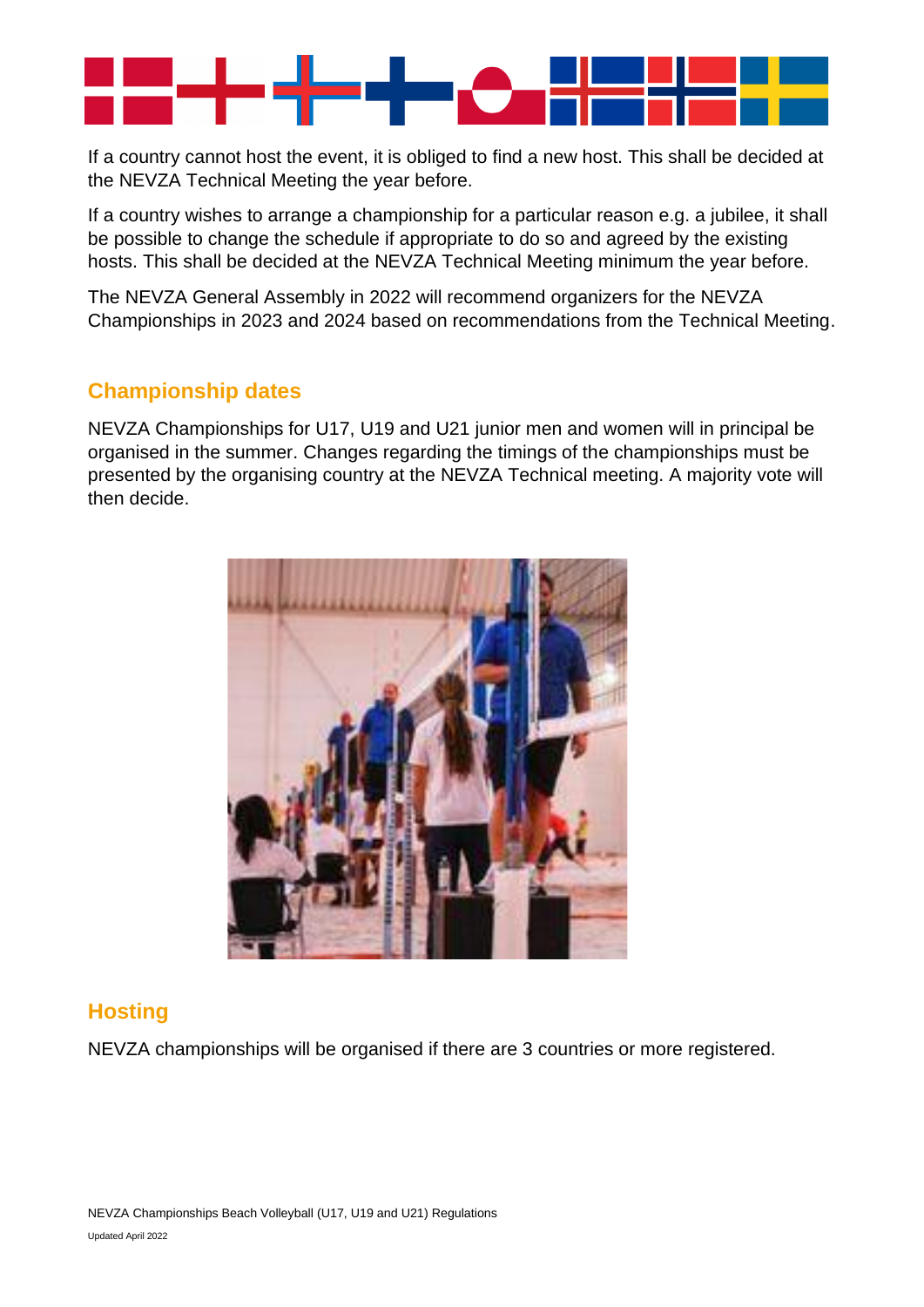

# **Player eligibility**

Players participating in age group U21 shall be aged 20 years or younger during the entire year the tournament will take place. (Under 21 as of 31st December in the year of the competition)

Players participating in age group U19 shall be aged 18 years or younger during the entire year when the tournament will take place. (Under 19 as of 31st December in the year of the competition)

Players participating in age group U17 shall be aged 16 years or younger during the entire year when the tournament will take place. (Under 17 as of 31st December in the year of the competition)

Players participating for Iceland, Faro Islands and Greenland are allowed to play with players one year older.



# **Administrative Deadlines**

- 1. NEVZA will be advised of the venue for the championships no later than 1st of June.
- 2. Invitations will be sent to the NEVZA members no later than 1st of June.
- 3. Final team registration/entry will be made by no later than 30 days prior to the start of the championships.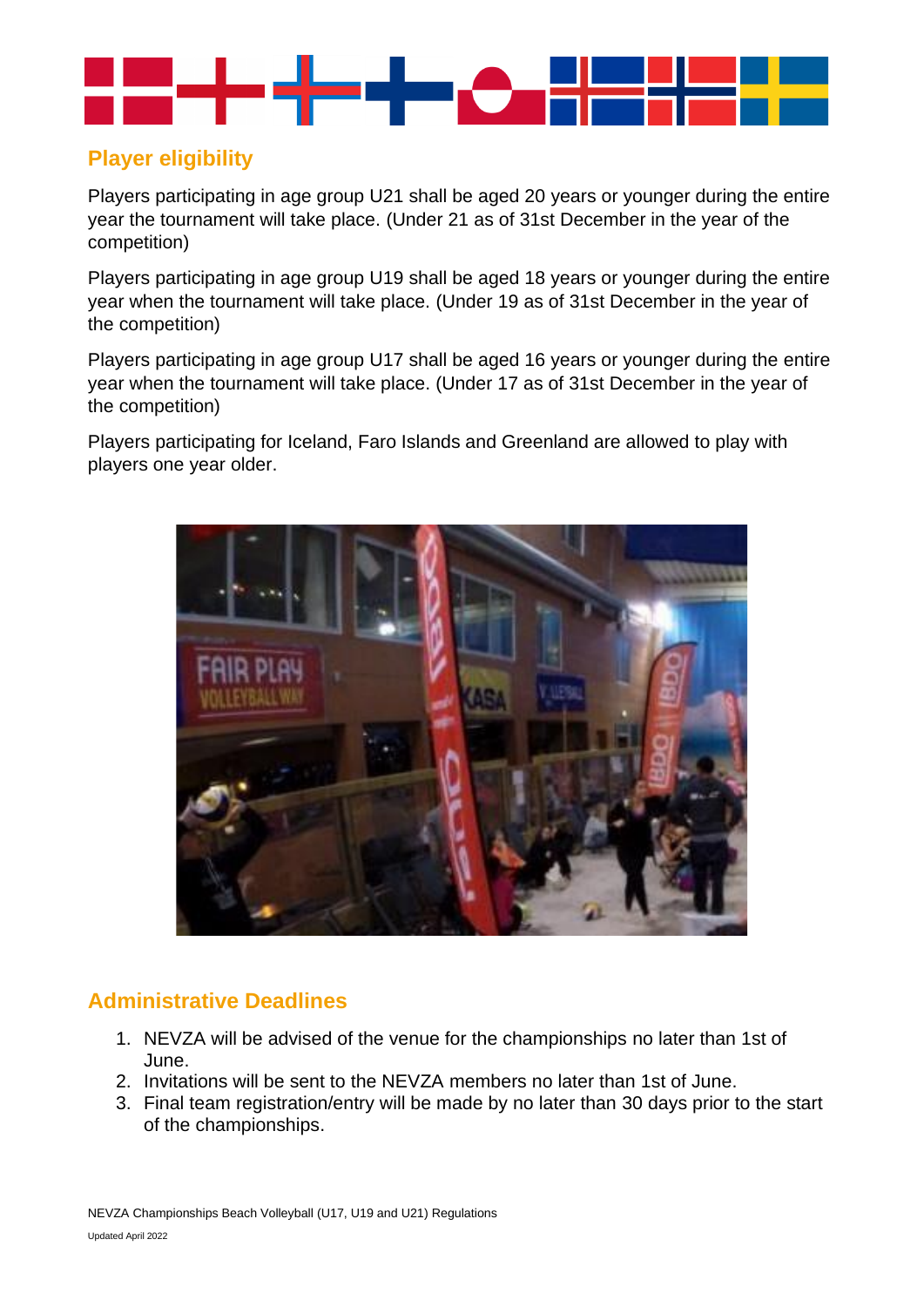

- 4. Detailed information about competition venue, lodging, catering and match schedule will be sent to General Secretary of NEVZA for approval no later than 21 days prior to the start of the championships.
- 5. General Secretary of NEVZA will send the approval no later than 14 days prior to the start of the championships.

## **Breach of deadlines and fines.**

- 1. Late registration or entry of teams will incur a fine of 50 euros pr. team to the Organizing country.
- 2. Withdrawal of team after registration and 10 days prior to the start of the championships: A fine of 300 euros to the organizing country.
- 3. Withdrawal of team after registration and later than 10 days prior to the start of the championships or no show: A fine of 500 euros to the organising country.
- 4. Late arrival/early departure: A fine of 200 euros pr. team to the organising Country.
- 5. The organising country will send a report to NEVZA regarding breaches. NEVZA sanctions the countries and collects the fines for the organizing country.
- 6. Breach of Invitation from the organizing country: Fine of 200 euros
- 7. Breach of detailed information from the organizing country: Fine of 200 euros.

## **Official Rules of the game**

NEVZA Championships shall be organized and played under the Official Beach Volleyball rules laid down by the FIVB and applications of the rules are decided by NEVZA.

#### **Transportation**

Participating countries take care of their own travel cost to and from the championship hosting country. The distance shall not be more than the CEV standards/regulations. Upon request, the organiser will book transport to and from the nearest international airport at the participating teams cost. The nearest international airport will inform the organiser of all transport details as a part of the entry/registration procedures.

The teams will be responsible for all their own local transportation costs to and from the championship venue/hotel. The organiser may provide this service for nothing or charge a fee to do so at its discretion.

## **Arrival and departure**

Arrival at the championship venue/hotel is one day before the start of the tournament. Departure day is one day after the end of the tournament or after the official prize ceremony (not before 18.00 at the last day of the tournament)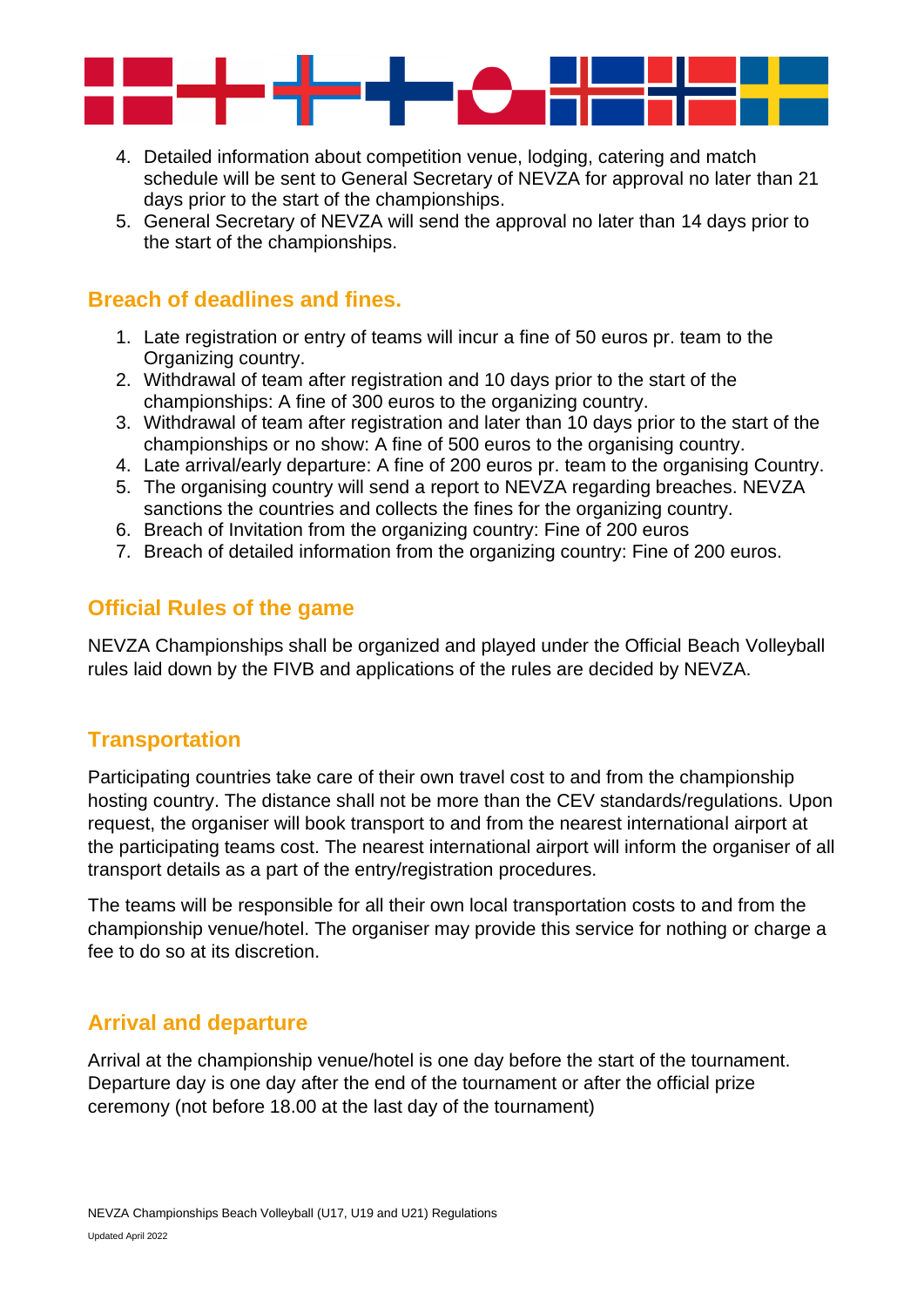

All teams are obliged to be present at the prize ceremony after the end of the last final. The prize ceremony should be finished at 18.00 at the last day of the tournament.

# **Board and Lodging**

Expenses for food and lodging will be borne by each participating country from the day of arrival until the day of departure. The food compromises 3 meals, breakfast, lunch and dinner.

The organiser may charge for snacks and will advise of costs within the championship bulletin.

Lodging will be of a reasonable standard for each level and age group. 3- or 4-bedrooms can be accepted.

## **Delegation numbers**

Each delegation consists of a maximum of 2 players per team per gender, maximum 4 officials and one referee per gender. Referees should be of highest national level in each country.

Countries who do not bring a referee for each representative gender, will pay 500 euros to the organiser for each non-attending referee.

## **Officials**

Referees will be available during the whole tournament. Line judges may be used at the discretion of the organiser during the finals.



NEVZA Championships Beach Volleyball (U17, U19 and U21) Regulations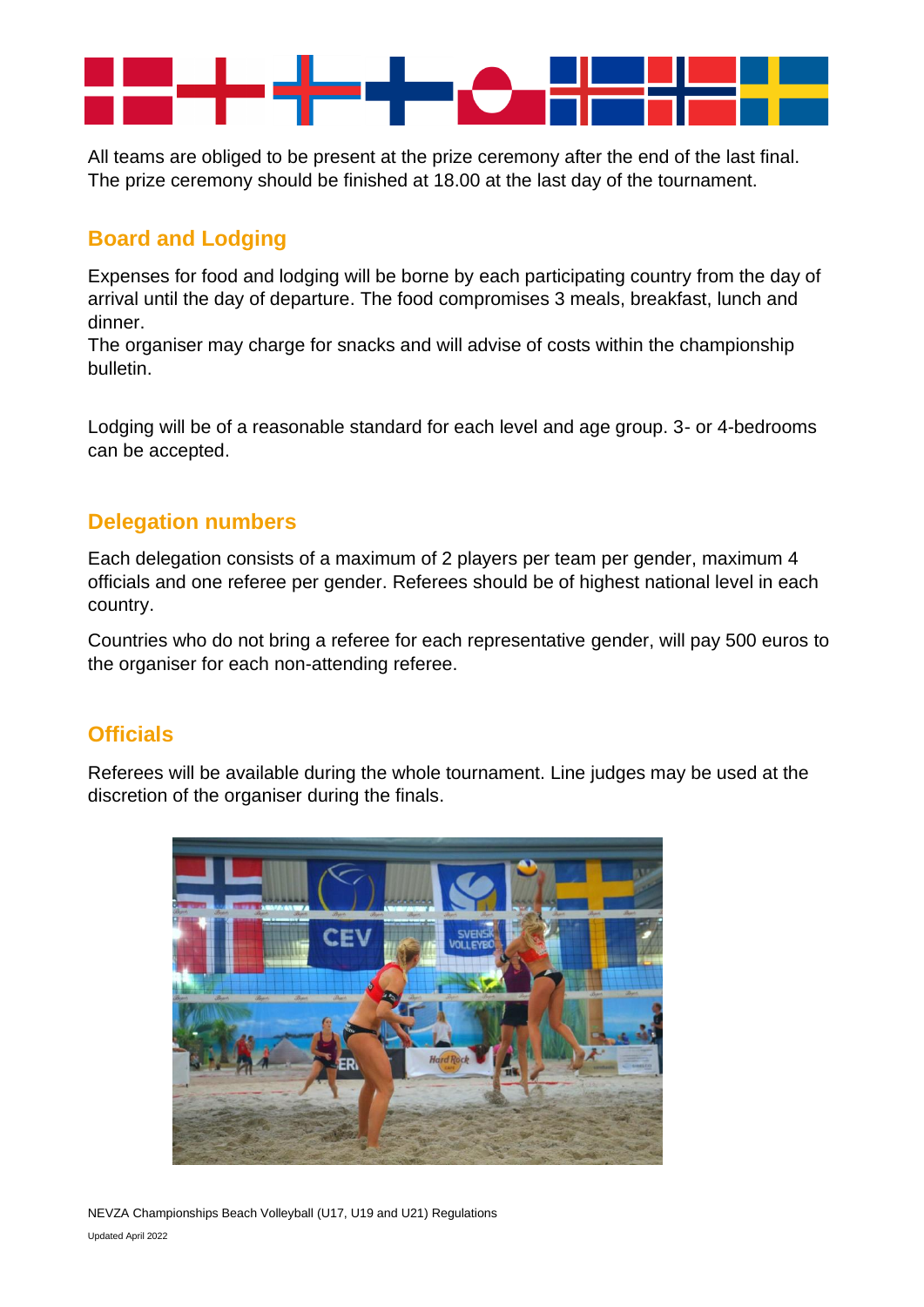

## **House Keeping**

The organiser shall provide laundry facilities to each participating team. Use of these facilities is at the expense of each participating country.

## **Technical meeting**

- 1. To take place on the official arrival day or at the latest 3 hours before the start of the first match of the championship
- 2. A control committee will be appointed at the meeting: Chairman,  $2^{nd}$  member and 3rd member. The chairman should be from the organising country and the other members from participating countries.
- 3. The control committee shall decide in all matters regarding complaints, breaches, bad behaviour during matches, sanctions etc.
- 4. The organising committee shall present a plan regarding
	- Match and training schedule
	- Playing protocol, including hymn
	- Referees appointment to the matches
	- Meals
	- Laundry
	- Transport of teams to and from venue
	- Procedure during opening/award ceremony
	- Other necessary matters
	- Live streaming from all matches.

## **Training**

Training will be available at the venue dependent upon the match schedule. Each team must sign-up for training times with the Organizer.

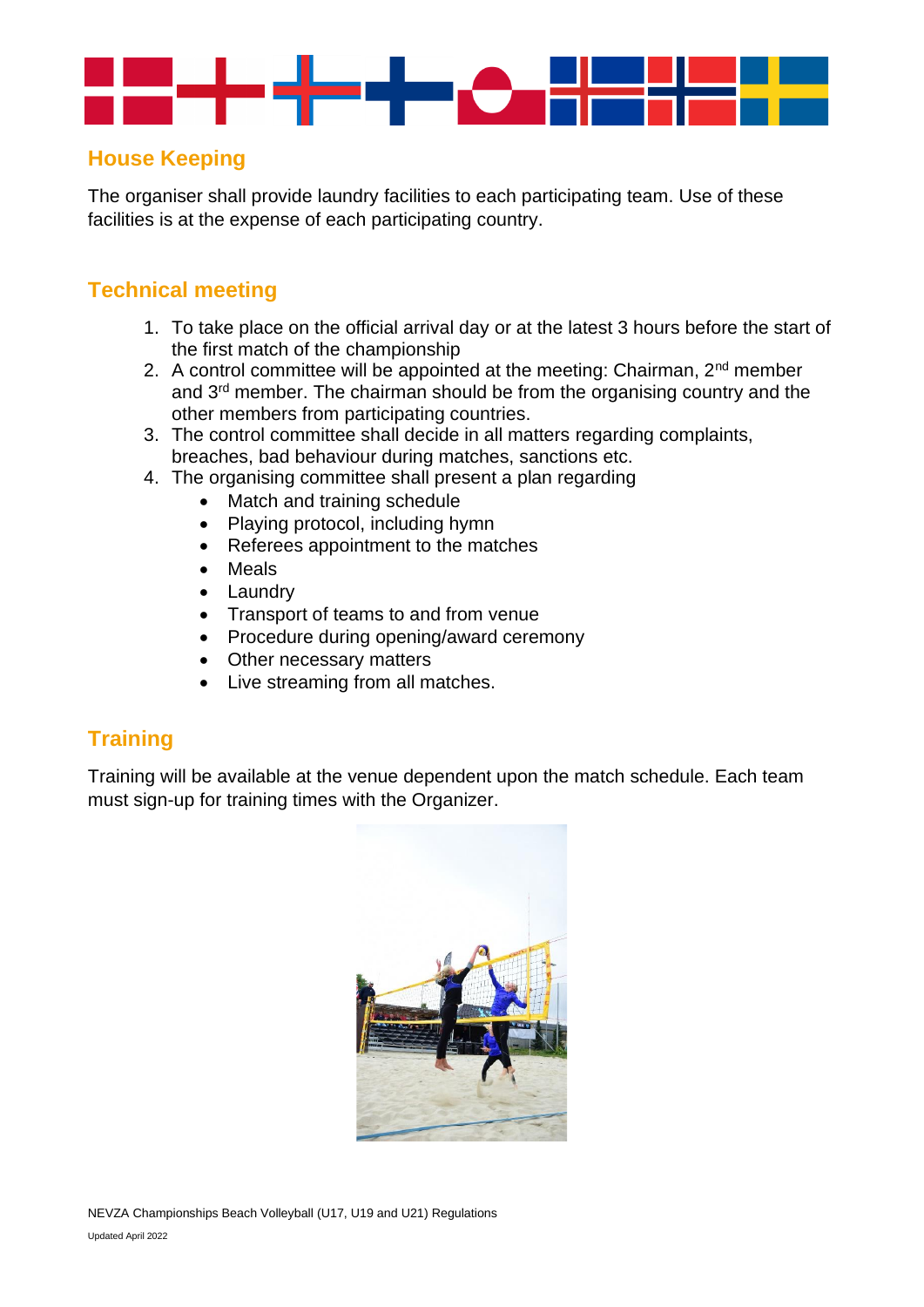

## **Match schedules**

The competition system is decided by the local organiser and can be either pool play with single elimination play off or double elimination format. Other competition formats, including qualification formats, could be approved by the NEVZA Executive Committee. The local organiser's preferred competition system and the number of teams is to be announced 30 days prior to start of the competition.

## **Trophies and medals**



A total of 6 medals will be given to the three first teams in all NEVZA championships and there will be a cup for the winning team. The organiser is responsible of producing the cup, the medals.

## **Live streaming and Social Media**

All matches on center court must be streamed live by the organiser. If for any reason this is not possible then the organiser must report this to NEVZA immediately with a reason for non-adherence.

Organisers must post news stories, results, photos on their websites, Facebook and Twitter daily.

The organiser must appoint a marketing contact for all media and any other enquiries regarding streaming or social media content.

Where possible content will be translated in English.